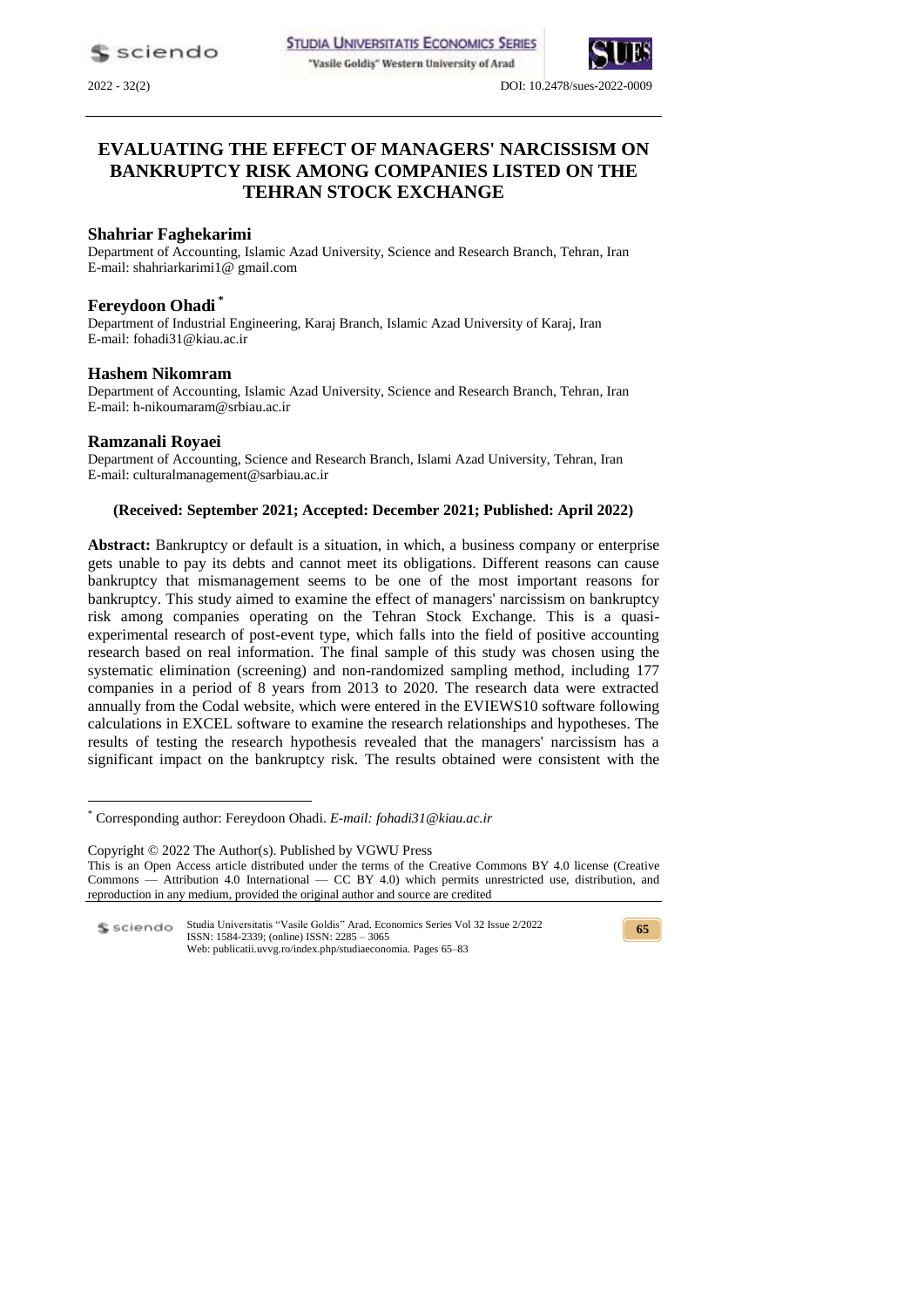



#### **Faghekarimi, S., Ohadi, F., Nikomram, H., Royaei, R. (2022)**

*Evaluating the effect of managers' narcissism on bankruptcy risk among companies listed on the Tehran Stock Exchange*

results of previous empirical studies indicating that improving the ability and characteristics of managers can enhance the performance of the company.

**Keywords:** Managers' narcissism, Bankruptcy risk, Tehran Stock Exchange.

**JEL CODES:** M10, M12, M20.

### **1. Introduction**

Many studies have examined the effect of managers' behavioral and personality traits on the companies' policies in previous years. In their new theory, Hambrick and Mason (1984) stated that managers' experiences, values, and personalities affect the decisions related to the company and pointed out that managers may make different decisions in similar situations (Hambrick and Mason, 1984; Hambrick, 2007). The possible financial problems of the entities in different fields can have serious consequences can be reflected at the macroeconomic level (Pordea et al., 2020). Many studies have been conducted based on this theory. The results indicate that managers' personality traits can affect investment behaviors, financial policies, financial crisis (Bertrand & Schoar, 2003), voluntary disclosure (Bamber et al., 2010; Yang, 2012), tax avoidance (Dyreng et al., 2010), number of board meetings (Davis et al., 2015), and accounting methods (Ge et al., 2011). Some studies have been conducted on the effect of managers' personality characteristics on companies' decisions aimed at evaluating the impact of CEO features on different dimensions of the company. Some studies have focused on examining the effect of managers' overconfidence on organizational behaviors such as decisions related to investment (Malmendier and Tate, 2005; Hirshleifer et al., 2012; Bendavid et al., 2013), earnings management (Hribar and Yang, 2016), and accounting fraud. Malmendier and Tate (2005) realized that over-confident CEOs (managers) show further sensitivity in investment concerning the cash flow. Hirshleifer et al. (2012) also came to the conclusion that the CEOs' overconfidence significantly affects innovation and its relevant costs. Narcissism in managers can lead to unpleasant effects like causing feelings of humiliation in employees and subordinates, discouragement and frustration of employees, confusion in recognizing the behavior of the manager, the prevalence of subservience, the decline of moral virtues among employees, ambiguity in the goals of the organization, etc.

This study was designed to evaluate the effect of narcissism in CEOs (managers) on bankruptcy risk aimed at determining whether the companies listed in the Iranian capital market, like other foreign companies listed on the stock exchange, need to consider narcissism as a bad sign or not? And, does managerial narcissism, as suggested by Ham et al. (2018), cause the company to perform poorly?

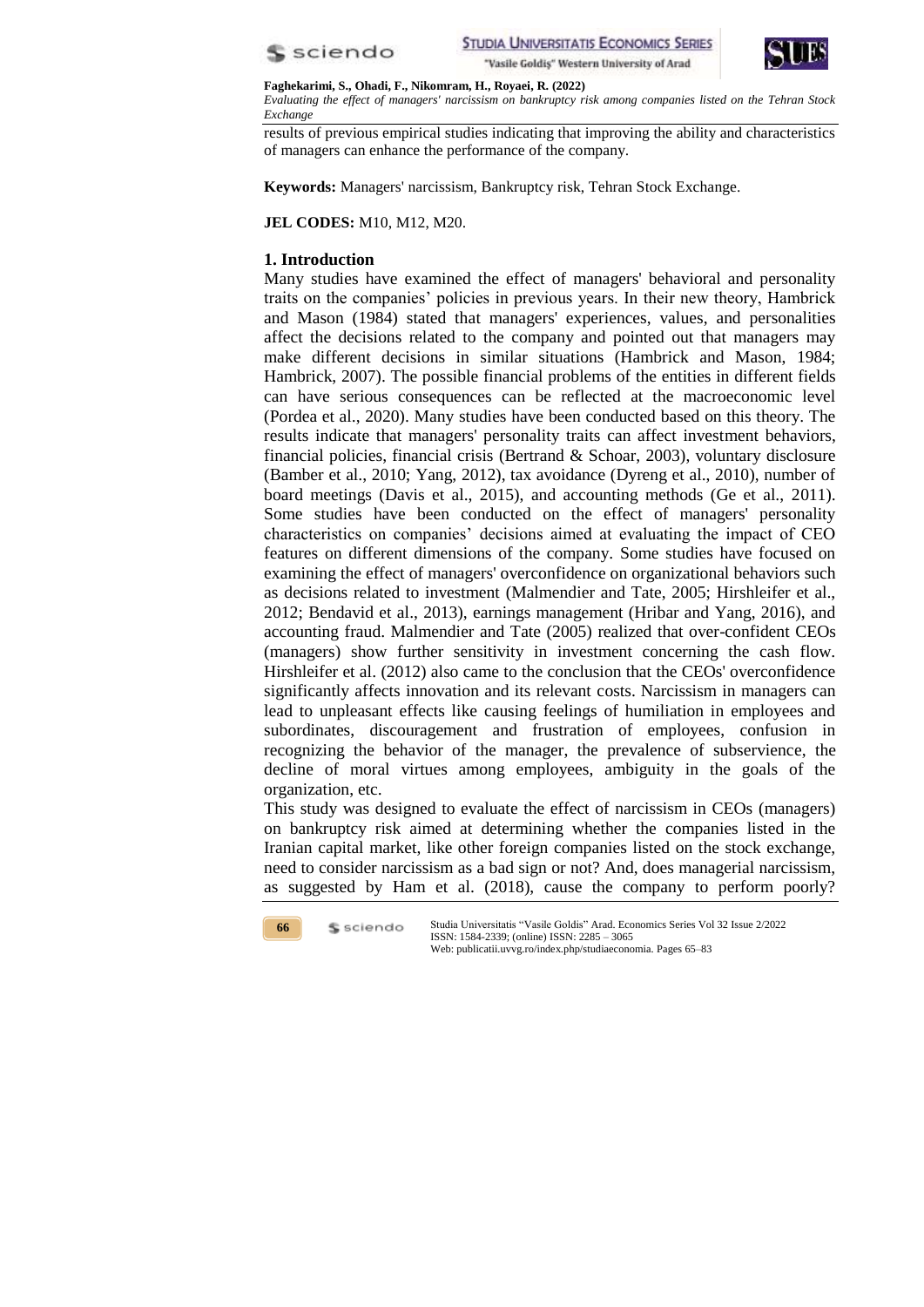



#### **Faghekarimi, S., Ohadi, F., Nikomram, H., Royaei, R. (2022)**

*Evaluating the effect of managers' narcissism on bankruptcy risk among companies listed on the Tehran Stock Exchange*

According to them, narcissistic managers fail to properly manage the company's affairs due to their specific characteristics. Narcissistic managers see themselves as special ones, and thereby, expect others to treat them particularly. They cannot tolerate criticism and get angry when criticized, and accuse the critic of "ignorance, stupidity, and unable to understand reality". They consider themselves strong, famous, the wisest person, etc., and expect others to obey and follow them. Since others cannot meet their demands because their arrogance contradicts reality, then, their social relationships are fragile and suffer from numerous interpersonal and occupational issues and losses created by their own behavior, while having no insight or awareness of them (Fine, 1986). All these factors may influence the behavior of such people and their dealing with issues and problems. Narcissistic managers can cause the company to face losses by taking instant and uncalculated decisions and also without consultation. Naturally, they shirk their responsibility in the event of such situations due to their personality traits and try to blame external factors and others for the damage. All of these factors may lead to the company's bankruptcy. Thus, the results of this research can be useful and significant for shareholders, investors, creditors, and other internal and external stakeholders of the company. Besides the abovementioned and regardless of their performance, narcissistic managers may request extraordinary and special privileges for themselves and their associates due to their personality traits, which would not be necessary for the interests of the company (Goncalo et al., 2010; Nevicka et al., 2011; Ong et al., 2016). Accordingly, many scholars in this area see narcissism as a bad sign (Nevicka et al., 2011). Another important aspect of this research is its potential to help the board of directors and shareholders of companies in choosing competent managers and CEOs. The CEOs in Iran are selected by the board of directors. In fact, The Chief Executive Officer (CEO) is the highest executive director in a company whose main responsibilities are to develop and implement high-level strategies, core company decisions, overall management of the company's operations and resources, and to act as the focal point between the board and the company's operations. The CEO often has a position on the board, and sometimes the chairman and the CEO is one person. The CEO of the company is considered the representative of the company and has the right to sign within the limits of the authority delegated to him by the board of directors. Managers are one of the main pillars of the company because, in addition to having managerial responsibilities from a legal point of view, it also has various responsibilities. Since the CEO plays a key role in determining the company's policies and is responsible for the overall management of the company's operations, it can be expected that his decisions in the short and long term can have profound effects on the company. Despite numerous studies conducted abroad on the relationship between managers'

S sciendo

Studia Universitatis "Vasile Goldis" Arad. Economics Series Vol 32 Issue 2/2022 ISSN: 1584-2339; (online) ISSN: 2285 – 3065 Web: publicatii.uvvg.ro/index.php/studiaeconomia. Pages 65–83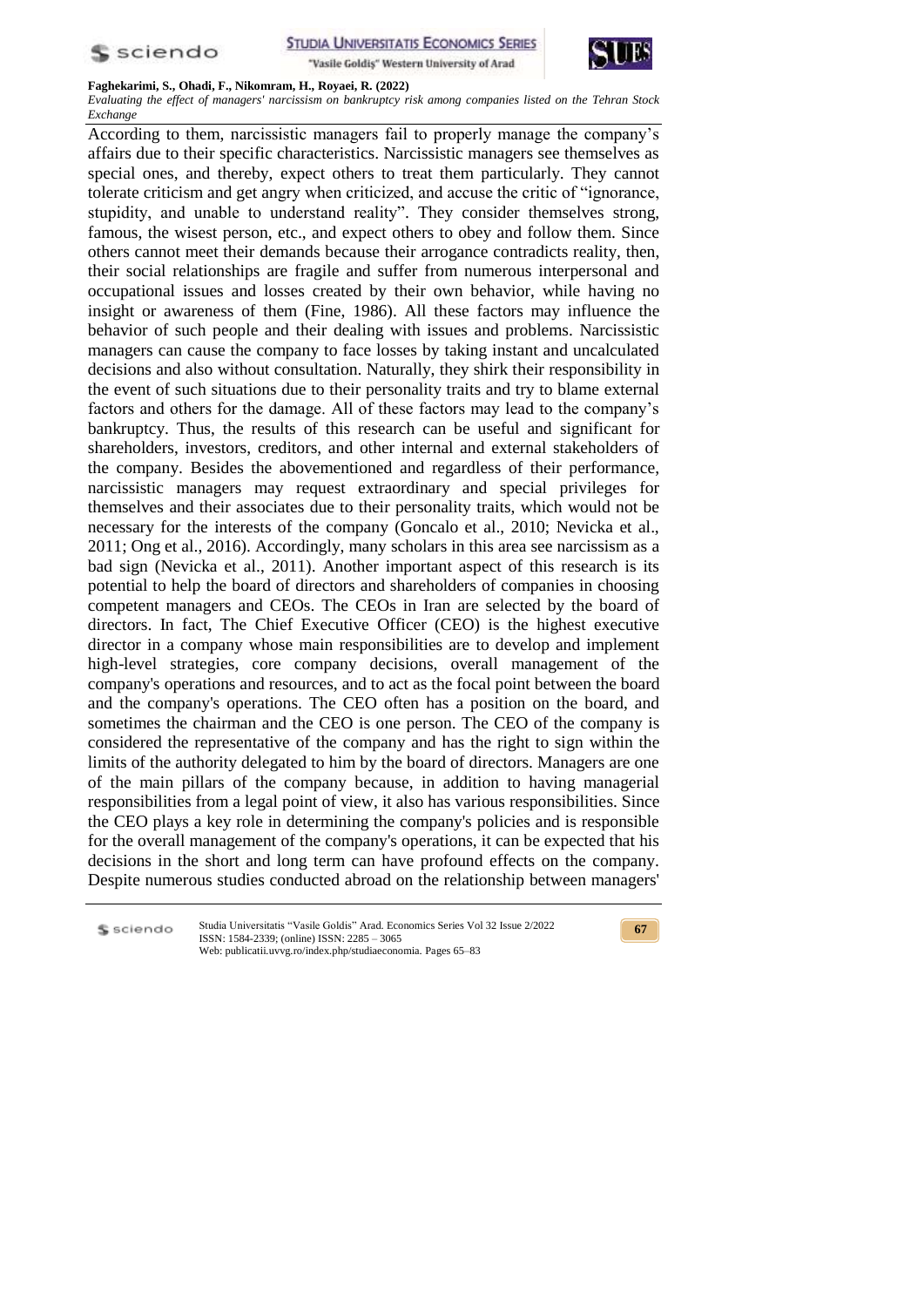



*Evaluating the effect of managers' narcissism on bankruptcy risk among companies listed on the Tehran Stock Exchange*

personality characteristics and different dimensions of the company, we have not found comprehensive studies in this area and on evaluating behavioral factors.

One of the important characteristics of Iranian society is respect for elders and traditional rulers. Human communication in Iranian society is based on a kind of respect and traditional laws. These social rules are also in place in companies and can sometimes affect the structure of companies. Human relations in Iran are such that the decisions of elders are not usually opposed, and this will make narcissistic managers in Iran usually having an easier way to influence their subordinates and be able to exert more influence. Therefore, we can expect that in countries like Iran, the effects of narcissistic managers are more than in other countries in the world.

# **2. Theoretical foundations of research**

# **2.1. Managers' narcissism and bankruptcy risk**

The CEOs (managers) are recognized as a key factor in improving the performance of any organization and the decisions made by them are effective in the failure or success of their organization (Amemic et al, 2010). Thus, the behaviors of managers in the organizational environment, derived from their personality traits, play a crucial role in the process of evolution, dynamism, and flourishing of the organization (Chatterjee & Hambrick, 2011). Also, as the type of personality, attraction, and degree of control of senior managers are effective on the results of the organization (Flynn & Staw, 2004), therefore, senior managers are able to influence the behaviors and outputs of the organization with a significant effect on the efforts and results of the organization (Finkelstein & Hambrick 1996). In the meantime, the phenomenon of narcissism appears as one of the personality characteristics developing in some managers. Narcissism, which has been widely studied as a personality disorder, displays signs among managers like authoritarianism, self-display, seeking superiority, pride, exploitation, being rightful and self-sufficiency (Campbell & Campbell, 2009). In a study, Dita et al. (2020) investigated the effect of financial manager narcissism on financial reporting and its impact on the quality of profits. The data were collected from a sample of 60 manufacturing companies listed on the Indonesia Stock Exchange in 2018. In this research, the debt-to-assets ratio and firm size were considered as control variables. The managers' narcissism revealed a significant relationship with accrued earnings management according to the results. On the other hand, other research findings demonstrated that organizations run by highly narcissistic managers disclose more financial information through the Internet. In a study, Ham et al. (2017) assessed the effect of managers' narcissism on the quality of financial reporting. The size of managers' signatures was used to assess the level of

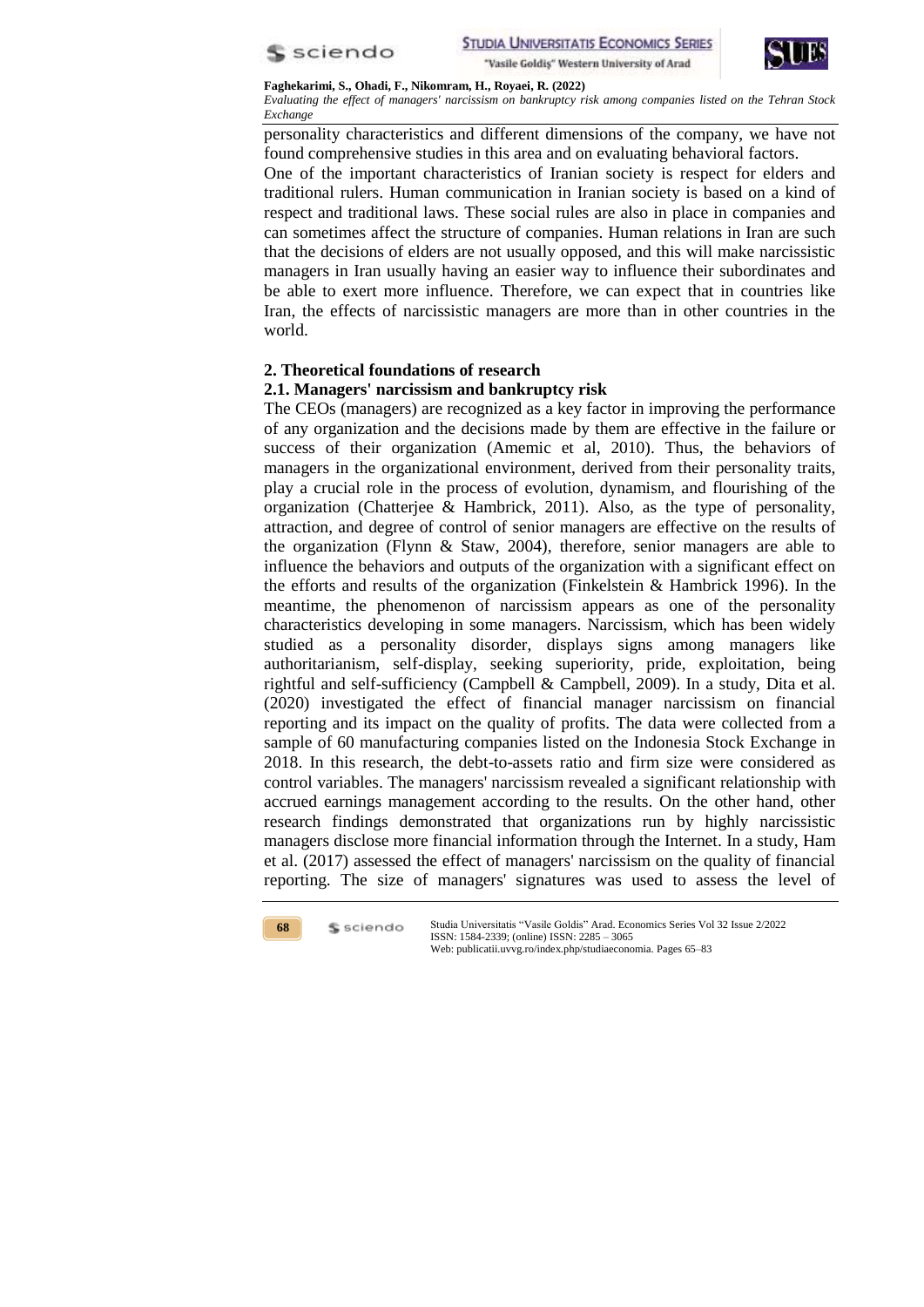



#### **Faghekarimi, S., Ohadi, F., Nikomram, H., Royaei, R. (2022)**

*Evaluating the effect of managers' narcissism on bankruptcy risk among companies listed on the Tehran Stock Exchange*

narcissism in this study. Based on their conclusion, narcissism has a significant relationship with earnings (profit) management. This finding indicates the significance of managers' personality traits in the area of financial reporting decisions. Olsen et al. (2013) focused on the issue that whether there is a significant relationship between the narcissistic personality of managers and financial factors of the company such as earnings per share or not. To this end, the research subject was analyzed using the panel data related to 500 companies during the period 1992 to 2009. They demonstrated that companies administered by narcissistic managers have higher earnings per share and stock price compared to other companies. They also concluded that the narcissistic personality of senior CEOs in the company can enhance the performance of the company. In a paper, Rijsenbilt & Commandeur (2013) studied the relationship between managers' narcissism and the likelihood of fraud in the company. To do so, the data related to a sample consisting of all S&P 500 flagship companies were collected and analyzed during the period 1992 to 2008. They used 15 objective indicators to assess narcissism. Revealed by the results, a positive and significant relationship was found between managers' narcissism and fraud in the company. This finding confirms the CEO's narcissistic psychological approach as a probable cause of fraud. In a study, Bamber et al. (2010) focused on examining the impact of the CEOs' features on voluntary disclosure of company financial information. In the regression analysis among sample companies, the unique personality characteristics of CEOs were found to have a significant impact on the voluntary disclosure of the company's information. Bertrand and Shore (2003) examined the effect of managers' personality traits on the company's behavior and performance. They utilized the panel data related to different companies and managers to conclude that fixed personality features of managers bring a widespread and significant effect on the company's decisions. They suggest that a considerable level of heterogeneity in the financial and organizational investment of companies can be explained by the manager's constant personality effects. Another conclusion made by them suggests that there is a significant relationship between managers' personality traits and the company performance and better-performing managers will receive further rewards.

Tehran Stock Exchange is an organized and self-regulated market in which securities are traded by brokers or traders in accordance with the law. The stock exchange is established and managed in the form of a public joint-stock company. Companies listed in this market sometimes experience financial crises and are exposed to bankruptcy. The financial distress of companies, which is due to internal and external factors (management system) and external organizational (macroeconomic factors), leads to waste of resources. In this study, in order to

S sciendo

Studia Universitatis "Vasile Goldis" Arad. Economics Series Vol 32 Issue 2/2022 ISSN: 1584-2339; (online) ISSN: 2285 – 3065 Web: publicatii.uvvg.ro/index.php/studiaeconomia. Pages 65–83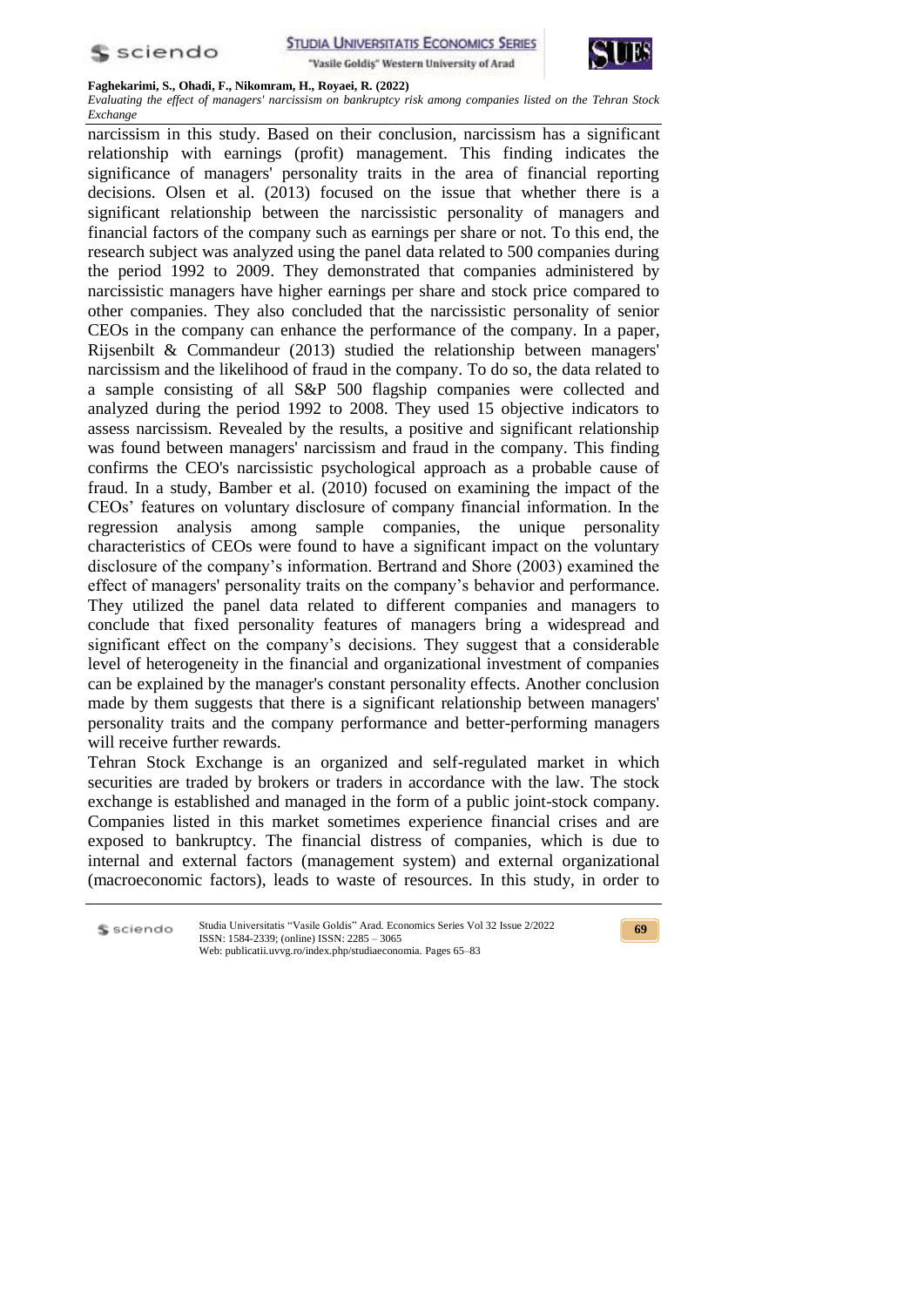



*Evaluating the effect of managers' narcissism on bankruptcy risk among companies listed on the Tehran Stock Exchange*

eliminate conjunctural influences (bankruptcy due to the economic environment), we tried to select a sample of companies with specific characteristics and perform the final analysis between these companies to determine the extent of the impact of managerial narcissism in the financial crisis and the risk of bankruptcy of companies.

| <b>Authors</b>                       | <b>Purpose of the study</b>                                                                                                            | <b>Sample</b>                                                                                                                            | <b>Research</b><br>method | <b>Results</b>                                                                                                                                                                         |
|--------------------------------------|----------------------------------------------------------------------------------------------------------------------------------------|------------------------------------------------------------------------------------------------------------------------------------------|---------------------------|----------------------------------------------------------------------------------------------------------------------------------------------------------------------------------------|
| Dita et al<br>(2020)                 | Investigated the effect<br>of financial manager<br>narcissism on financial<br>reporting and its<br>impact on the quality<br>of profits | The data were collected<br>from a sample of 60<br>manufacturing<br>companies listed on the<br><b>Indonesia Stock</b><br>Exchange in 2018 | Regression<br>model       | The managers'<br>narcissism revealed a<br>significant relationship<br>with accrued earnings<br>management                                                                              |
| Ham et al<br>(2017)                  | Assessed the effect of<br>managers' narcissism<br>on the quality of<br>financial reporting.                                            | 947 publicly traded<br>companies with revenues<br>Greater than \$1.2 billion.                                                            | Regression<br>model       | Narcissism has a<br>significant relationship<br>with earnings (profit)<br>management.                                                                                                  |
| Olsen et al.<br>(2013)               | CEO Narcissism and<br>Accounting: A Picture<br>of Profits                                                                              | 500 companies data from<br>1992 through 2009                                                                                             | Regression<br>model       | Companies administered<br>by narcissistic managers<br>have higher earnings per<br>share and stock price<br>compared to other<br>companies.                                             |
| Rijsenbilt &<br>Commandeur<br>(2013) | The relationship<br>between managers'<br>narcissism and the<br>likelihood of fraud in<br>the company.                                  | A sample consisting of<br>all S&P 500 flagship<br>companies was collected<br>and analyzed during the<br>period 1992 to 2008.             | Regression<br>model       | A positive and<br>significant relationship<br>was found between<br>managers' narcissism<br>and fraud in the<br>company                                                                 |
| Bamber et al.<br>(2010)              | Examining the impact<br>of the CEOs' features<br>on voluntary<br>disclosure of company<br>financial information.                       | a sample consisting of<br>687 companies during<br>the period 1998 to 2006.                                                               | Regression<br>analysis    | the unique personality<br>characteristics of CEOs<br>were found to have a<br>significant impact on the<br>voluntary disclosure of<br>the company's<br>information.                     |
| Bertrand and<br>Shore (2003)         | The effect of<br>managers' personality<br>traits on the<br>company's behavior<br>and performance.                                      | The data were used are<br>the Forbes 800 files,<br>from 1969 to 1999, and<br>Exec comp data, from<br>1992 to 1999                        | Regression<br>analysis    | a considerable level of<br>heterogeneity in the<br>financial and<br>organizational<br>investment of companies<br>can be explained by the<br>manager's constant<br>personality effects. |

### **Table 1 Background of related researches**

Source: Own Processing.

Narcissism can undoubtedly be considered as one of the main frameworks of human personality and behavior from the middle of the twentieth century onwards.

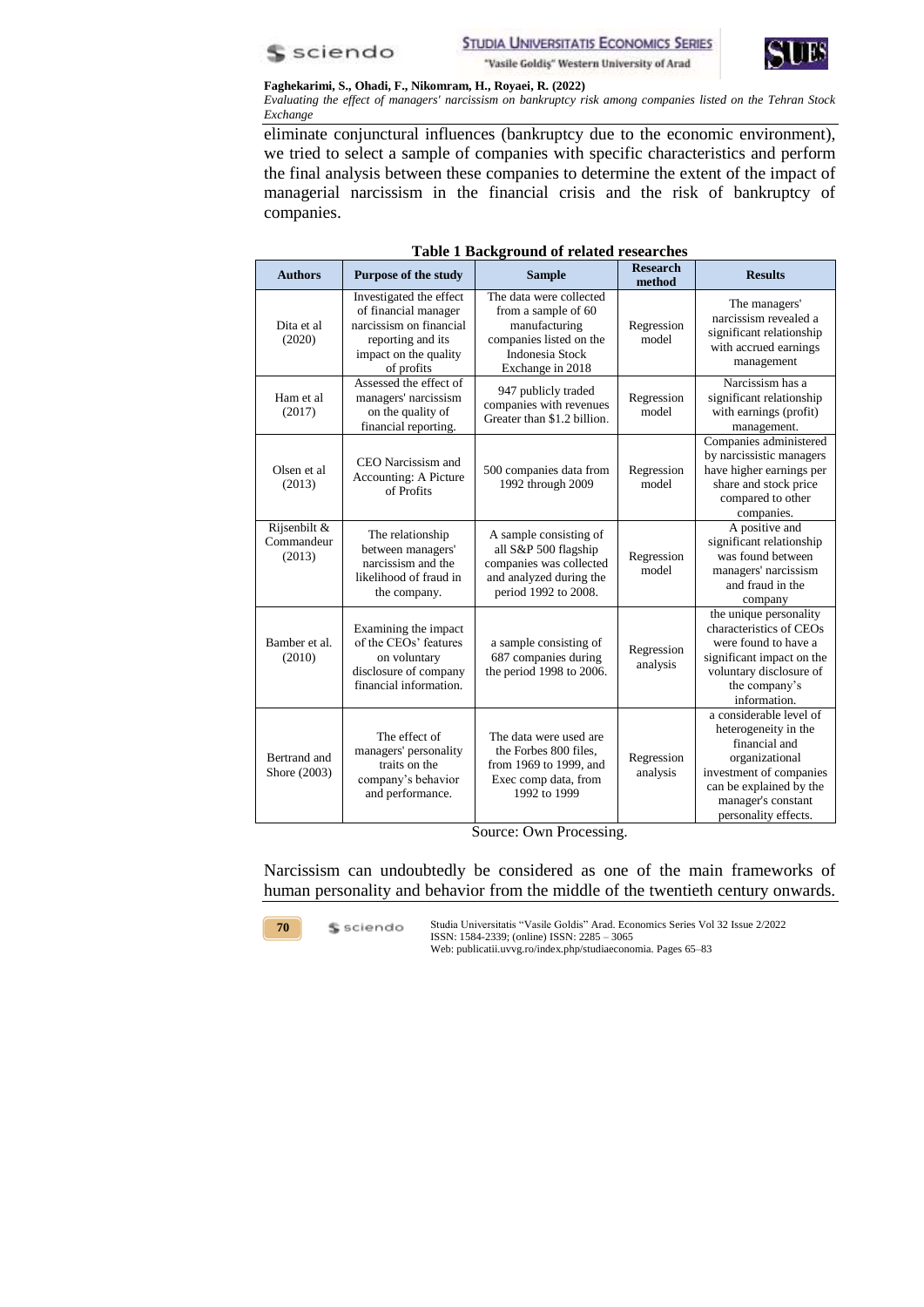



#### **Faghekarimi, S., Ohadi, F., Nikomram, H., Royaei, R. (2022)**

*Evaluating the effect of managers' narcissism on bankruptcy risk among companies listed on the Tehran Stock Exchange*

Narcissism and self-centeredness mean being so self-centered that you do not find the ability to empathize with others and understand their feelings. By simple definition, the narcissist is so engrossed in his love that he cannot fall in love with another. These people are very arrogant and self-centered and see themselves as very complete and needless of any change. They consider themselves very important and despise others, small and worthless. Obviously, when all these features are combined in the manager of a company, it can affect the different behaviors and dimensions of the company. Therefore, it can be expected that performance, profitability, bankruptcy probability, rate and degree of tax evasion or avoidance, how to invest and many other factors in companies that are fascinated by their managers are different compared to other companies. Previous research has shown that narcissism in managers can affect different dimensions of the company. These studies showed that narcissism is significantly associated with over-investment in various sectors, especially in research and development. They also show that companies with narcissistic managers will experience lower financial productivity and perform worse than other companies. Despite this poor performance, narcissistic managers usually receive more rewards than their peers. Apart from the above, given the direct impact of the manager and his decisions and behavior on the company, it can be expected that narcissism among managers affects important dimensions such as the risk of bankruptcy of companies. Numerous studies have discussed the characteristics of the CEO in general and narcissism in particular, and its impact on various financial and non-financial dimensions of the company. In this study, the relationship between narcissism in managers, profit quality and bankruptcy risk has been investigated.

### **3. Methodology**

This is a quasi-experimental research of post-event type, which falls into the field of positive accounting research based on real information. It can be also classified as applied studies based on the objective, which can be used to improve and perfect behaviors, methods, tools, instruments, products, structures, and models employed by human societies by applying the fundamental research results. The type of research data is historical (post-event) and the type of research methodology is descriptive-correlation in terms of the nature of implementation. Since we do not make any changes in the values of independent and dependent variables, then, the type of research data is historical (post-event). We will use library sources (books, articles, and journals available in the field of research), theses, reputable international publications available online on websites, and other valid scientific databases to collect data on theoretical sources, subject literature, and theoretical topics of the research. The data and information required for calculating variables

S sciendo Studia Universitatis "Vasile Goldis" Arad. Economics Series Vol 32 Issue 2/2022 ISSN: 1584-2339; (online) ISSN: 2285 – 3065 Web: publicatii.uvvg.ro/index.php/studiaeconomia. Pages 65–83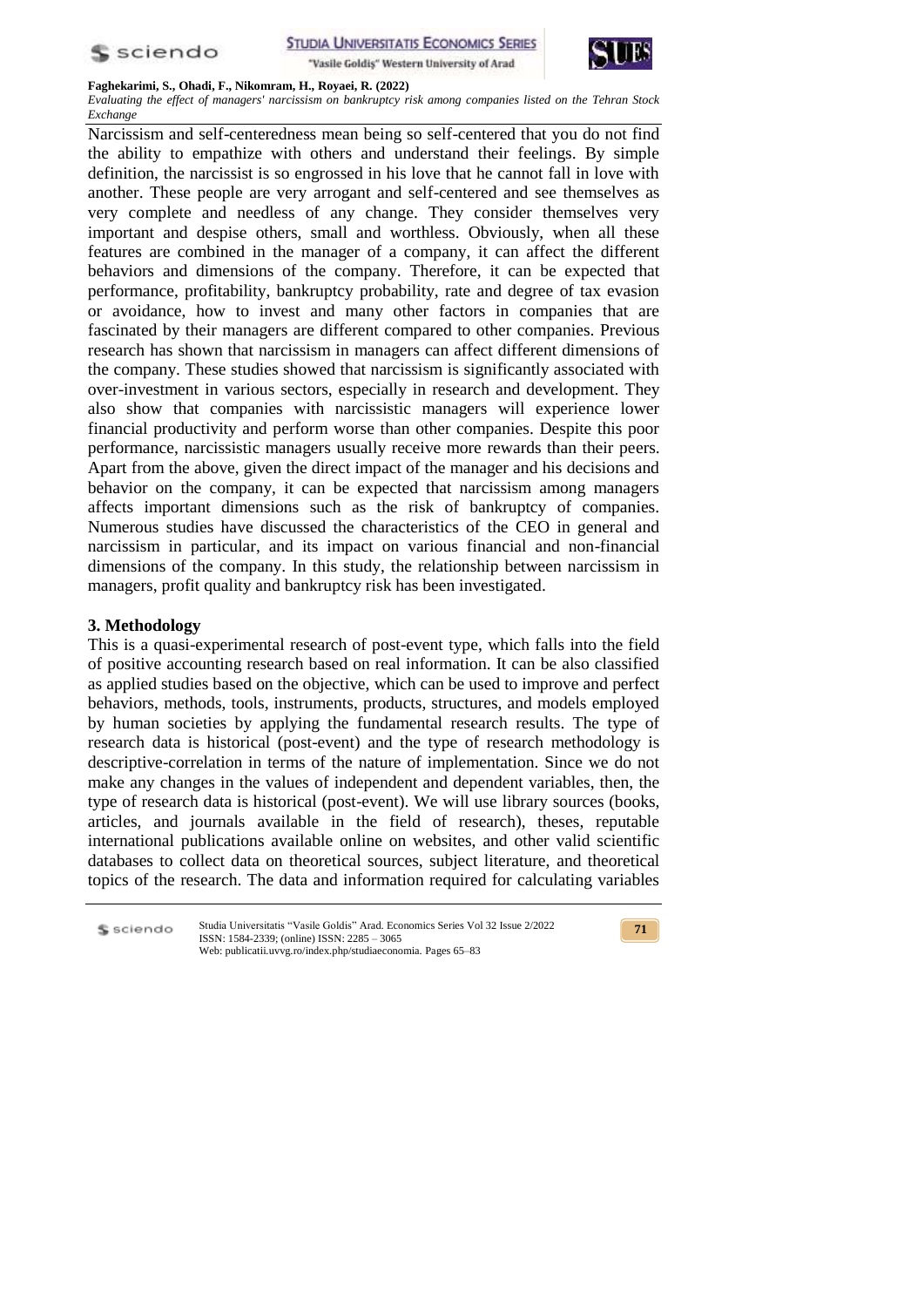



*Evaluating the effect of managers' narcissism on bankruptcy risk among companies listed on the Tehran Stock Exchange*

related to earnings management will be extracted from companies' basic financial statements and information related to the announcement of the change of management from the website of the Tehran Stock Exchange and Securities Organization. This information will be derived through zip files containing corporate financial statements, which have been gathered and compiled by the information management unit of this institution.

# **3.1 Statistical sample**

The study statistical population included all companies listed on the Tehran Stock Exchange. The following conditions were set designed to select a statistical sample considering the extensity of the statistical population volume and some inconsistencies among the members of the population:

- These companies should have been listed on the stock exchange before 2011 and their shares should have been traded on the stock exchange and still be traded from the beginning of 2011.
- These companies should not have faced an operational interruption during the years 2011 to 2018 and their fiscal year should terminate at the end of the solar year (To increase the comparability level).
- The companies should not have changed their fiscal year during these years and their required information have to be available for extracting the data.

By applying the above limitations, the companies of the research statistical sample with similar features were obtained from the statistical population and the statistical sample was chosen purposefully with a systematic elimination method. Thus, the final sample consisted of 177 companies.

# **3.2. Research variables**

## **3.2.1. Narcissism**

We utilized two criteria of managers' photos and managers' signatures in our study to assess the narcissism level of managers similar to the research conducted by Wong et al. (2011), Olsen and Stockelberg (2016), Lewis et al. (2012), Ge et al. (2014) and Ham et al. (2018).

# **3.2.2. CEO's photo**

We need to explain that concerning the measurement criterion of managers' photos that in the size of the managers' photos in the mentioned researches presented in the financial statements or the company's website would be used in the form of a special scoring. The narcissism assessment process of managers based on their photos will be as follows. The CEO's face width is divided by the height of the face, which is measured as dividing the distance between two temples (face width)

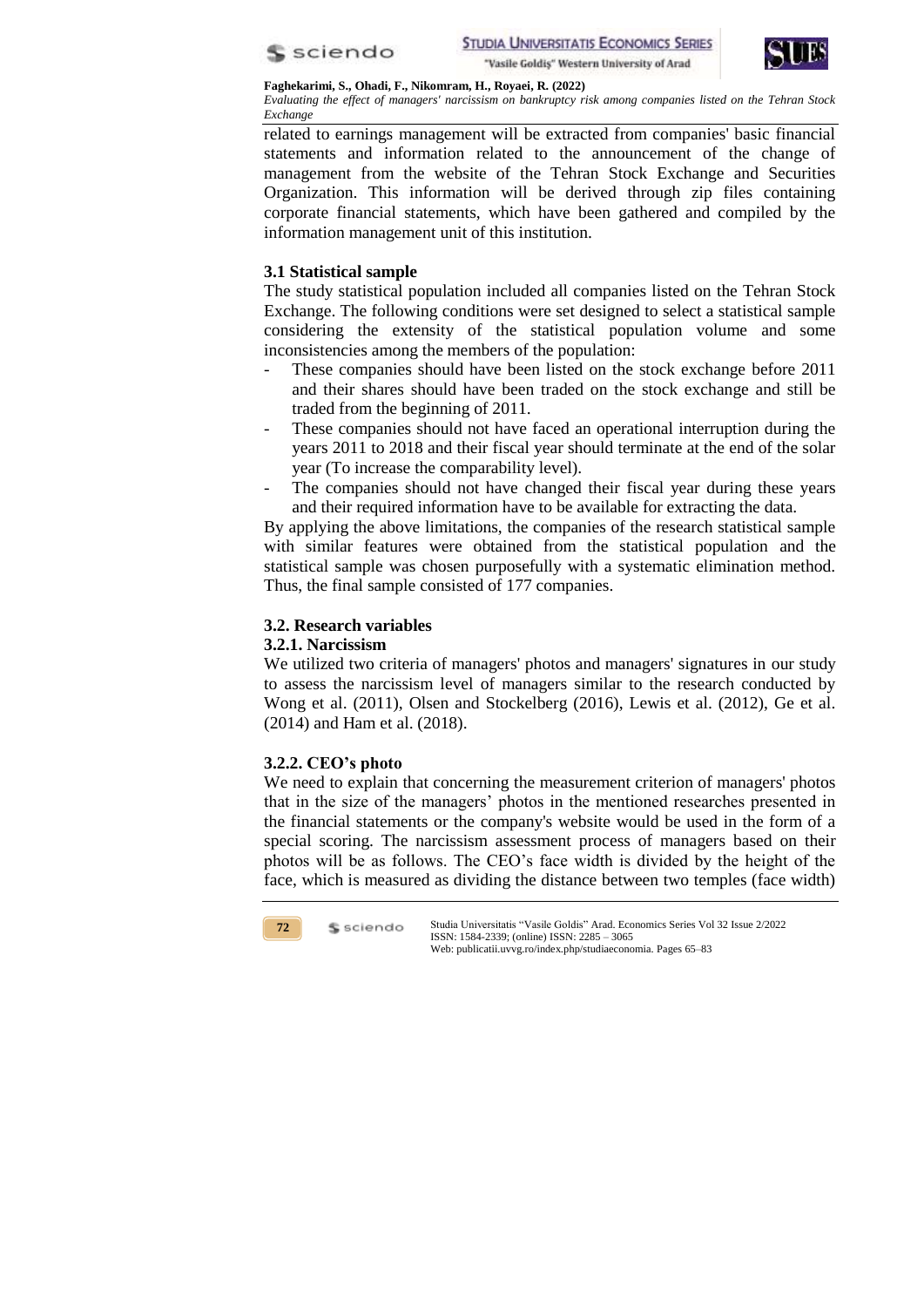



#### **Faghekarimi, S., Ohadi, F., Nikomram, H., Royaei, R. (2022)**

*Evaluating the effect of managers' narcissism on bankruptcy risk among companies listed on the Tehran Stock Exchange*

by the distance between the eyebrows and the upper lip (face height). The ratio of this width to height measurement is represented as WHR. According to studies, the WHR is a major cause of testosterone-related behaviors in men (Wong et al., 2011; Lewis et al. 2012; and Ge et al., 2014). Consistent with this, Stirrat and Perrett (2010) demonstrated that measuring the human face width to length ratio (ratio of width to height) seems to be one of the characteristics of sexual dimorphism and testosterone, which can be used as a factor to measure the tendency to violent and aggressive behavior in men.

Prior studies show that WHR is a valid cue to testosterone-related behaviors in males (Carré, Putnam, and McCormick 2009, Short, et al. 2012, Weston, et al. 2007, Wong, et al. 2011). Carré and McCormick (2008) show that WHR can be measured from photographs (instead of measuring the skull directly) and that this ratio predicts aggressive behavior inside and outside the laboratory. An important caveat applies; whether individual differences in the facial width-to-height ratio vary according to testosterone levels at puberty is still speculation at this point and subject to debate. However, the relation between WHR and aggression or deception propensity, as already discussed, has been well documented and, ultimately, it is this cue to aggression and/or deception that we need to derive our predictions regarding narcissism. Lewis et al. (2012) also showed that the ratio of facial width to height is associated with characteristics such as violence and aggression, immoral behavior, profiteering in business and sovereignty. Recent research has also suggested that testosterone levels in men are related to their level of narcissism (Pfattheicher, 2016). Accordingly, several studies in recent years have used the image criterion of managers to measure the degree of narcissism in them (Zakerean, 2021; Shahedhossein et al. 2021; and Hossein, 2020).



**Figure 1 The process of measuring testosterone levels index** Source: Adapted from Ge et al., 2014.

S sciendo

Studia Universitatis "Vasile Goldis" Arad. Economics Series Vol 32 Issue 2/2022 ISSN: 1584-2339; (online) ISSN: 2285 – 3065 Web: publicatii.uvvg.ro/index.php/studiaeconomia. Pages 65–83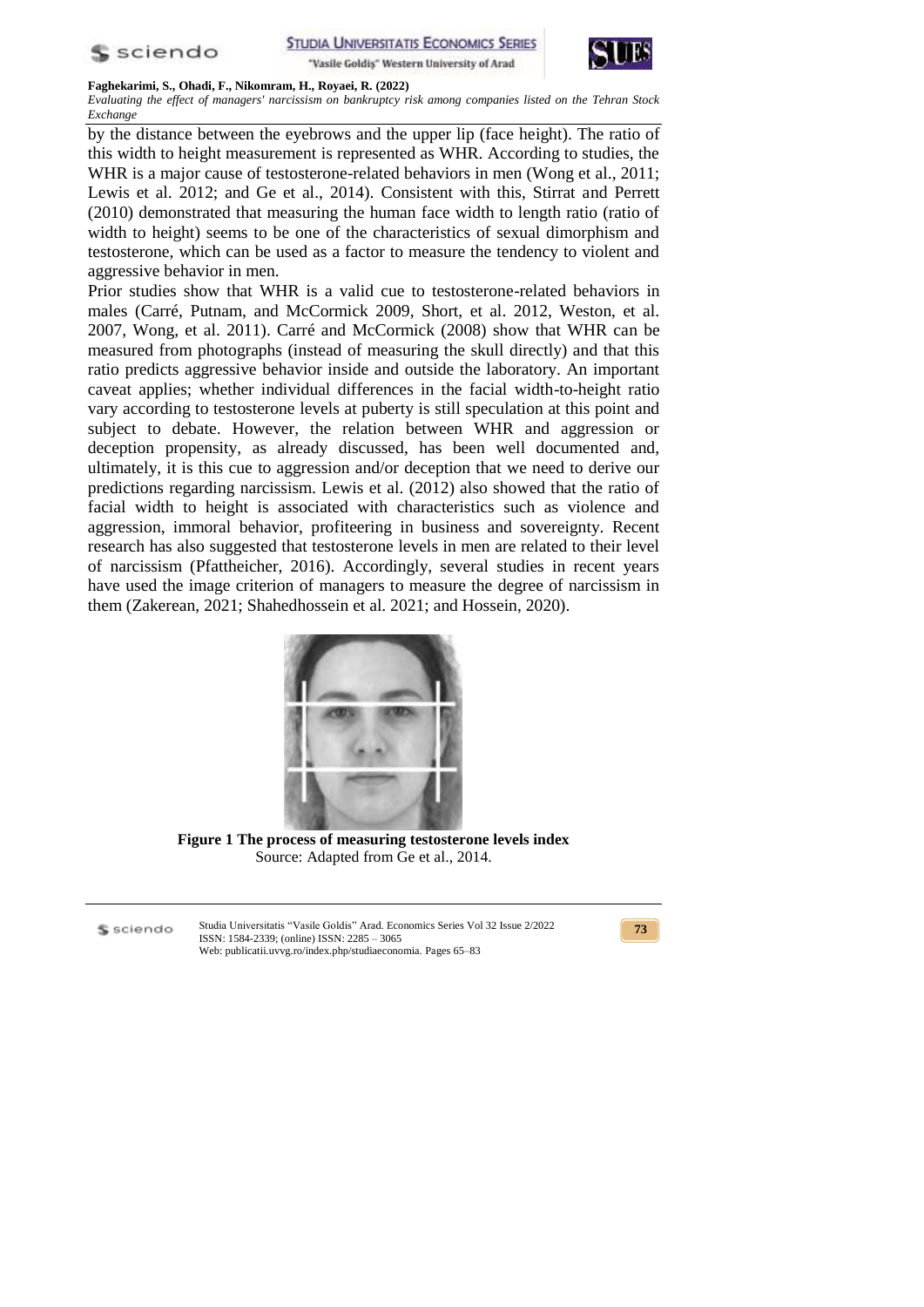



*Evaluating the effect of managers' narcissism on bankruptcy risk among companies listed on the Tehran Stock Exchange*

# **3.2.3. CEO's signature**

The results of many studies show that the characteristics of managers have a significant effect on incorrect reporting of the company. The results of these researchers show that the size of managers' signatures was related to the management of accruals. The results also show that in some cases, the signatures of managers have a high correlation with the company's profit management.

In this study, we will also use the CEO's signature volume to measure the narcissism rate besides his photo. To this end, the signatures of the CEOs in the financial statements of the sample companies must first be extracted. A rectangle will be drawn around each sample signature as such the corners of the rectangle would have the closest distance to the individual's signature. The width and length of the rectangle will then be determined in centimeters. To disregard the names of managers in the signatures as the volume of signatures, whether the names of managers will be ignored or the area of the rectangle will be divided by the number of letters in the manager's name (Ham et al., 2018).

# **3.2.4. Bankruptcy risk**

The risk of insolvency is a large area of study, investigated for over 50 years (Balteș & Pavel, 2019). Bankruptcy risk, like other existing risks, including bankruptcy cost, affects the performance of companies in various industries (Sanni et al., 2020). Article 141 of the Commercial Code is used to identify companies at risk of bankruptcy. Based on the Commercial Code of Iran, companies are subject to this article that at least half of the company's capital has been lost due to occurred losses. Accordingly, the value of one (1) will be considered for companies with the bankruptcy risk and the value of zero (0) will be set for other companies.

# **3.3. Control variables**

- 1. Company size: The natural logarithm of total assets.
- 2. Company performance: The profit divided by total assets.
- 3. The ratio of market value to book value: The current value of equity divided by the book value of the equity (P/BV).
- 4. Financial leverage: Total liabilities divided by total assets.



\$ sciendo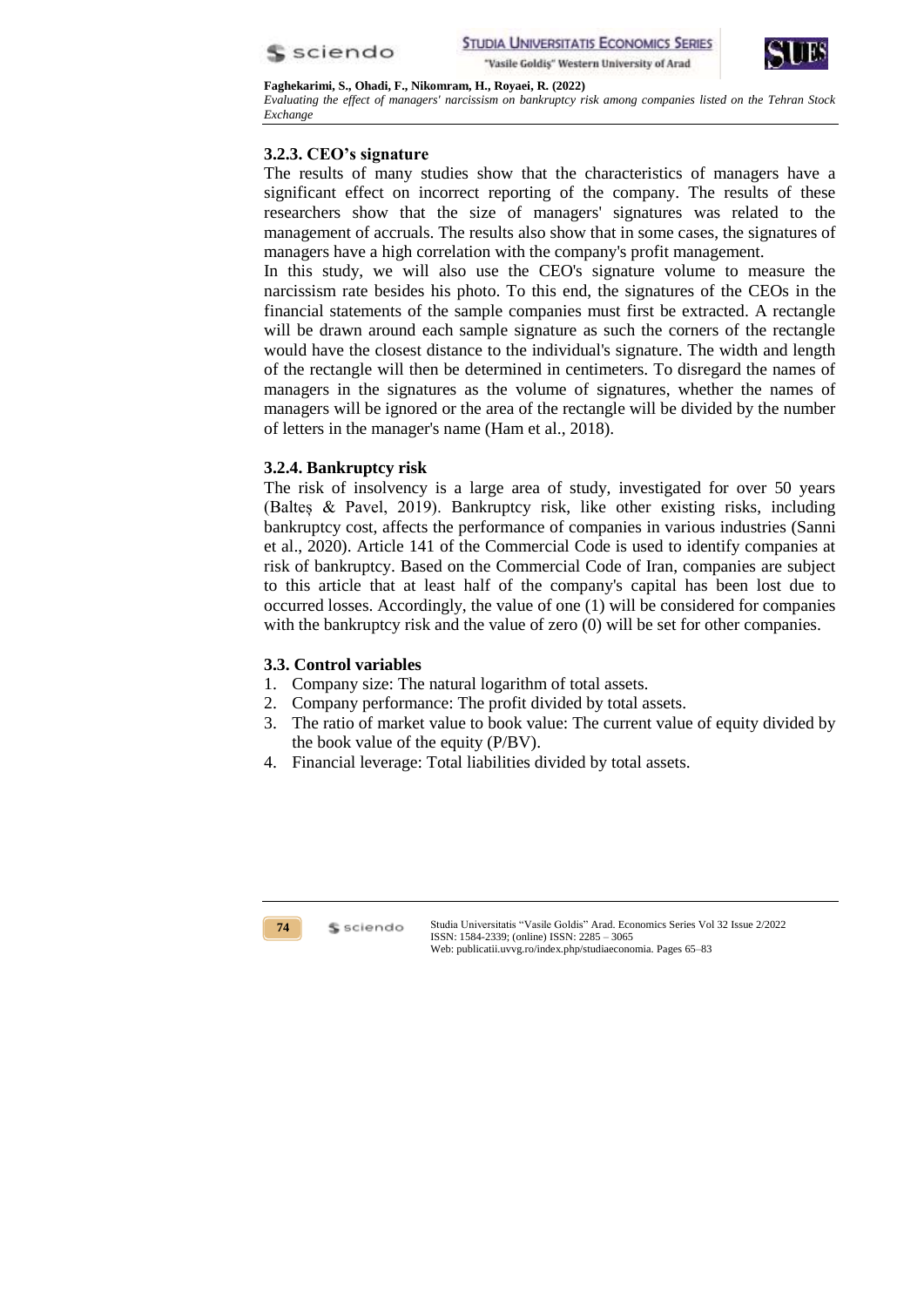



#### **Faghekarimi, S., Ohadi, F., Nikomram, H., Royaei, R. (2022)**

*Evaluating the effect of managers' narcissism on bankruptcy risk among companies listed on the Tehran Stock Exchange*

**3.4. The research conceptual model**



**Figure 2 The research conceptual model** Source: Own Processing.

## **3.5. Research Hypothesis**

Hypothesis: The managers' (CEOs') narcissism has a significant impact on the company's bankruptcy risk.

## **4. Research findings**

The research data were extracted annually from the Codal website, which were entered in the EVIEWS10 software following calculations in EXCEL software to examine the research relationships and hypotheses. It should be noted that the data were of the combined (panel data) type. Therefore, we would not encounter the problem of heteroskedasticity in fitting the research models. The reliability of data related to the research variables was examined by the unit root test. The research models were fitted through multiple linear regressions. The t-statistic and Fstatistic were used to examine the significance of the relationships between independent and dependent variables and the significance of the whole model, respectively. Also, the coefficient of determination was employed to assess the

Studia Universitatis "Vasile Goldis" Arad. Economics Series Vol 32 Issue 2/2022 \$ sciendo ISSN: 1584-2339; (online) ISSN: 2285 – 3065 Web: publicatii.uvvg.ro/index.php/studiaeconomia. Pages 65–83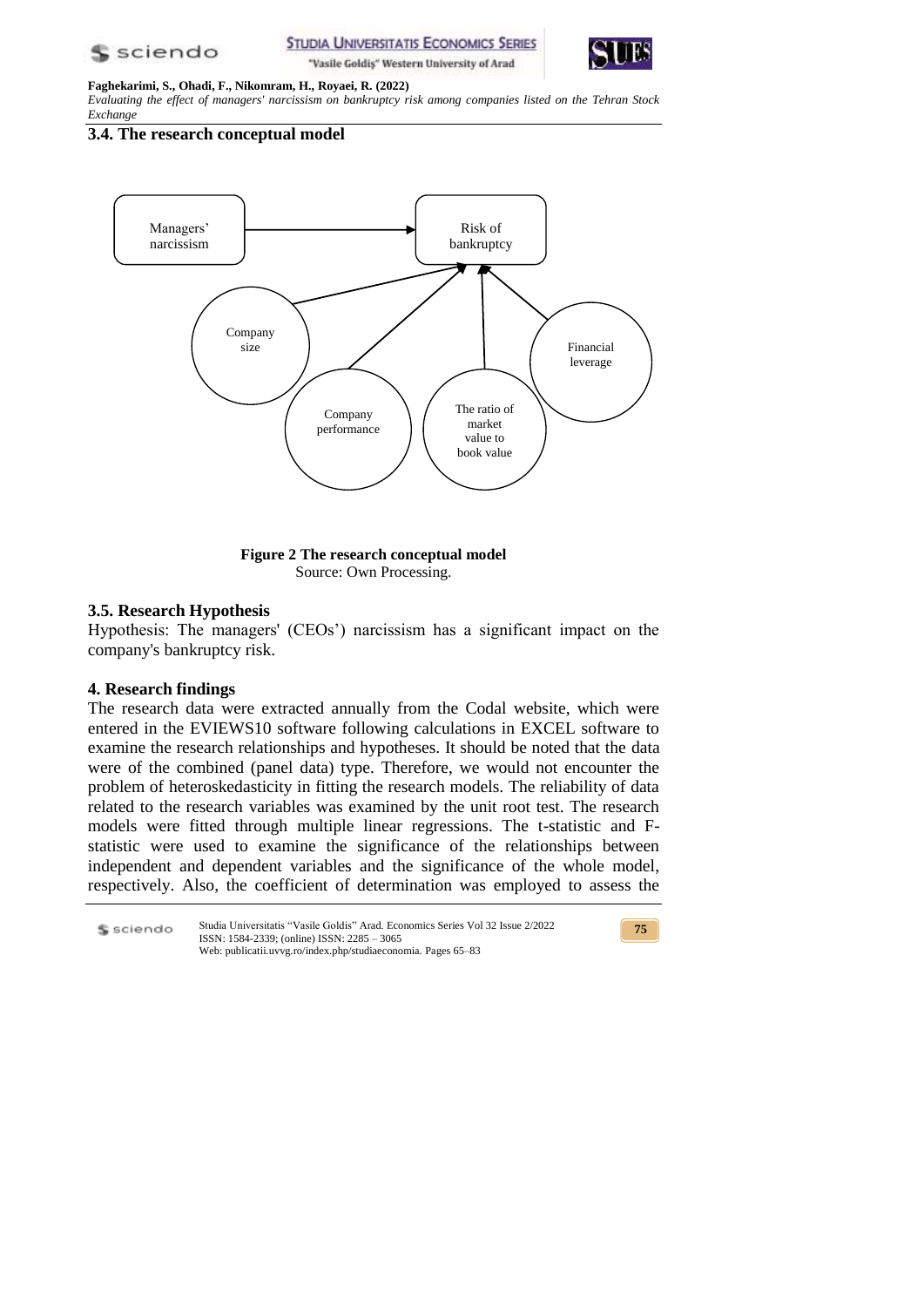



*Evaluating the effect of managers' narcissism on bankruptcy risk among companies listed on the Tehran Stock Exchange*

impact rate of independent variables on the dependent variable, while the Durbin-Watson statistic was applied to determine the presence or absence of autocorrelation between the model residues.

## **4.1. The statistical description of research variables**

The criteria, including the mean, median, standard deviation, skewness, and kurtosis were used to statistically describe the studied variables. The statistical description test results are given in Table 2.

| Variable<br>Name         | Bankruptcy<br>Risk | Narcissism<br>(Manager's<br>Photo) | Narcissism<br>(Manager's<br>Signature) | Company<br>Size | Company<br>Performance | Market<br>Value to<br><b>Book Value</b><br>Ratio | Financial<br>Leverage |
|--------------------------|--------------------|------------------------------------|----------------------------------------|-----------------|------------------------|--------------------------------------------------|-----------------------|
| Variable<br>Abbreviation | <b>RISK</b>        | <b>FACE</b>                        | <b>SIGN</b>                            | <b>SIZE</b>     | <b>ROA</b>             | <b>MTB</b>                                       | <b>LEV</b>            |
| Mean                     | $-0.1598$          | 1.860                              | 24.93170                               | 14.59147        | 0.0924                 | 2.993390                                         | 0.493823              |
| Median                   | $-0.1593$          | 1.859                              | 24.67595                               | 14.56348        | 0.0923                 | 2.980801                                         | 0.489821              |
| Maximum<br>value         | 1.109              | 3.122                              | 58.88372                               | 29.97966        | 0.355                  | 7.042356                                         | 1.052963              |
| Minimum<br>value         | $-1.169$           | 0.609                              | 0.115371                               | 0.255497        | $-0.186$               | 0.009123                                         | 0.004476              |
| Standard<br>deviation    | 0.321              | 0.412                              | 9.160073                               | 4.787489        | 0.085                  | 1.218024                                         | 0.187388              |
| <b>Skewness</b>          | $-0.011$           | 0.114                              | 0.064062                               | $-0.017785$     | $-0.039$               | 0.037108                                         | 0.066483              |
| Kurtosis                 | 2.932              | 2.887                              | 2.901100                               | 3.015376        | 2.964                  | 2.707438                                         | 2.763460              |

### **Table 2 The statistical description of the research variables**

Source: Research Findings. Own Processing.

### **4.2. Examining the reliability of the research variables**

The reliability of the research variables was assessed by the unit-roots test. The results are provided in Table 3.

The unit root test of the panel data

|                                            | H0: There is a unit root |                    |
|--------------------------------------------|--------------------------|--------------------|
|                                            | Statistic                | Significance level |
| Narcissism (manager's photo)               | 716.789                  | 0.000              |
| Narcissism (manager's signature)           | 778.426                  | 0.000              |
| Bankruptcy risk                            | 734.162                  | 0.000              |
| Company's size                             | 908.321                  | 0.000              |
| Company's performance                      | 856.227                  | 0.000              |
| Market value to book value ratio           | 664.637                  | 0.000              |
| Financial leverage                         | 875.110                  | 0.000              |
| Source: Research Findings. Own Processing. |                          |                    |

**76**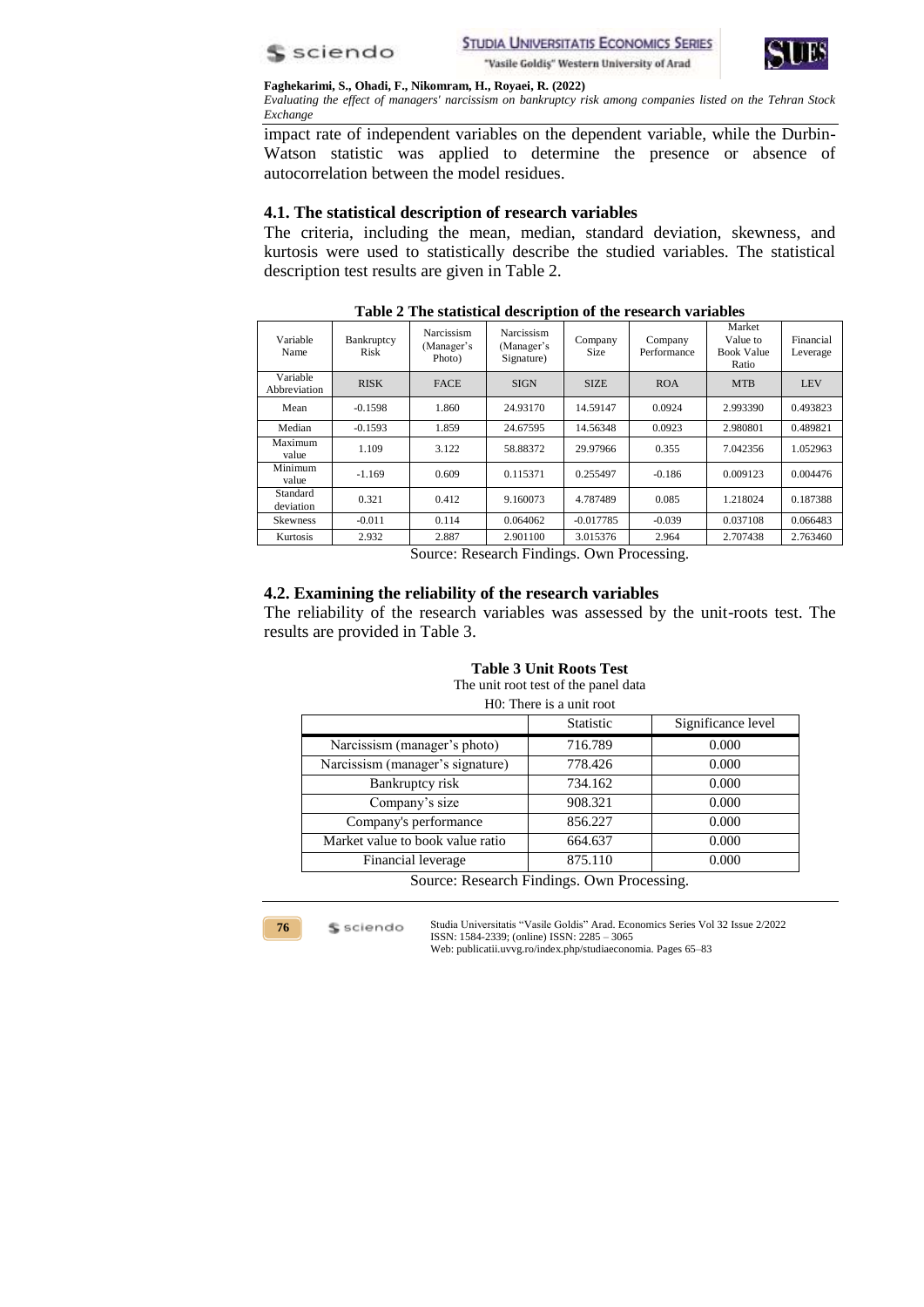



*Evaluating the effect of managers' narcissism on bankruptcy risk among companies listed on the Tehran Stock Exchange*

All variables are at the static level and the null hypothesis, implying the existence of a unit root and non-static (non-stationary) variables is rejected at the 95% confidence level.

# **4.3. Chow and Hausman tests**

The panel data method was used to evaluate the correlation.

H0: Equality of the y-intercepts (The y-intercepts are equal)

H1: Absurd hypothesis: Inequality of the y-intercepts

The test results revealed that the Chow test statistic value was lower than 0.05, and thereby, the null hypothesis is rejected. Therefore, the panel model was chosen as the superior model (the fixed effects model was selected as the preferred model). Now the fixed effects model needs to be tested against the random-effects model. The Hausman test was used to do this, which results are given in Table 4.

| Table 4 The results of Chow and Hausman tests |  |  |  |  |
|-----------------------------------------------|--|--|--|--|
|-----------------------------------------------|--|--|--|--|

| Hypothesis             | Dependent<br>variable     | Chow test<br>significance level | Hausman test<br>significance level | Model fit                                          |
|------------------------|---------------------------|---------------------------------|------------------------------------|----------------------------------------------------|
| Research<br>hypothesis | <b>Bankruptcy</b><br>risk | 0.000                           | 0.000                              | Panel model with fixed-<br>cross-sectional effects |

Source: Research Findings. Own Processing.

# **4.4. The result of testing the research hypothesis**

Managers' narcissism has a significant effect on the company's bankruptcy risk. H0: Managers' narcissism has no significant effect on the company's bankruptcy risk.

H1: Managers' narcissism has a significant effect on the company's bankruptcy risk.

The regression model of the research hypothesis  $BR_{i,t} = \beta_0 + \beta_1 * Nar_{i,t} + \beta_2 * SI_{i,t} + \beta_3 PER_{i,t} + \beta_4 MTB_{i,t} + \beta_5 LEV_{i,t} + \varepsilon_{i,t}$ 

The abbreviations in this model indicate the following:

Nar: Manager's narcissism

SI: Company size

PER: Company's performance (PER - Price Earning Ratio)

MTB: Market value to book value ratio

LEV: Financial leverage

BR: Bankruptcy risk

The results of model fitting are reported in Table 5.

Studia Universitatis "Vasile Goldis" Arad. Economics Series Vol 32 Issue 2/2022 S sciendo ISSN: 1584-2339; (online) ISSN: 2285 – 3065 Web: publicatii.uvvg.ro/index.php/studiaeconomia. Pages 65–83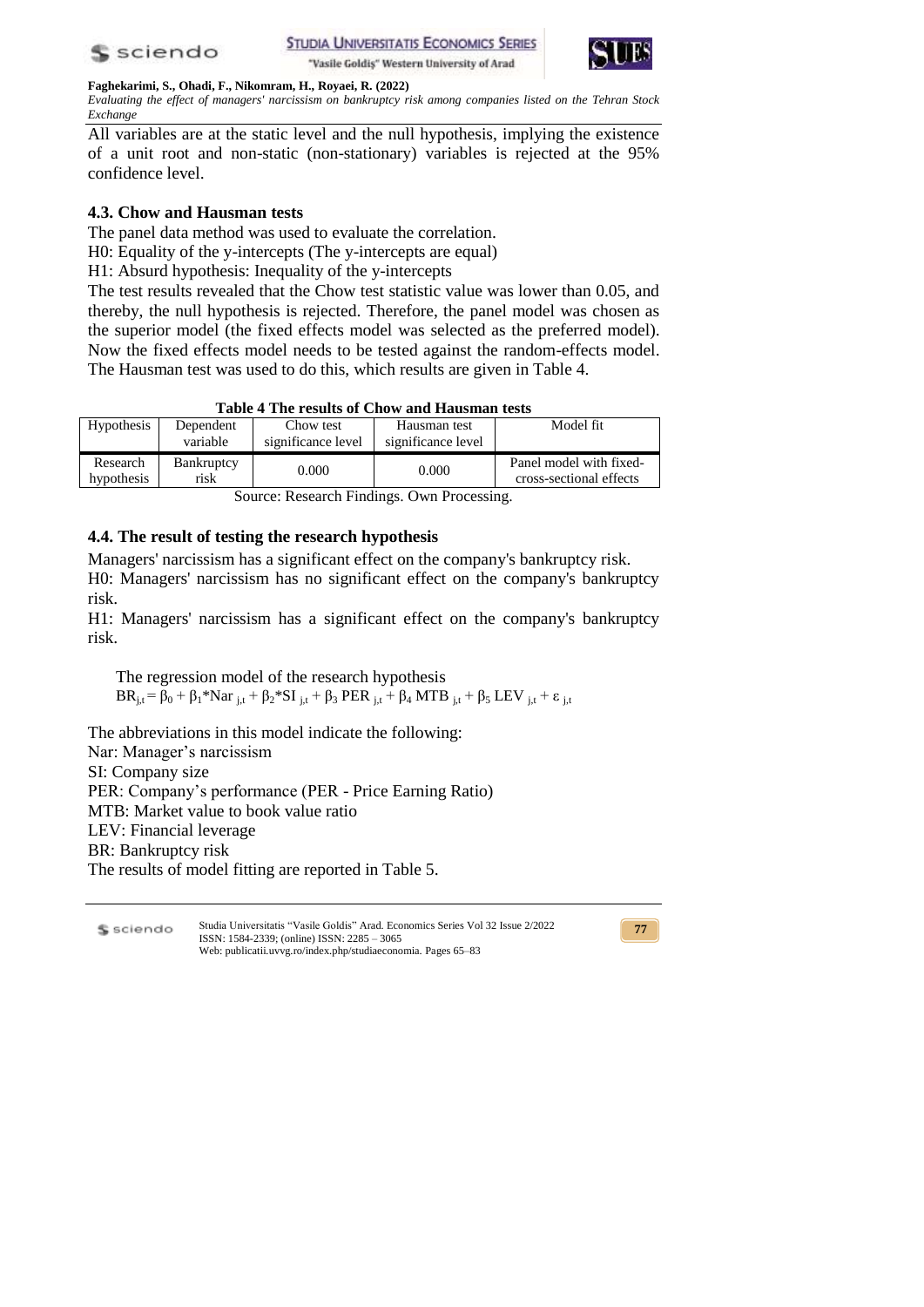



#### **Faghekarimi, S., Ohadi, F., Nikomram, H., Royaei, R. (2022)**

*Evaluating the effect of managers' narcissism on bankruptcy risk among companies listed on the Tehran Stock Exchange*

| Table 5 Fitting the model of the research hypothesis |           |                    |             |              |  |
|------------------------------------------------------|-----------|--------------------|-------------|--------------|--|
| Dependent variable: Company's bankruptcy risk        |           |                    |             |              |  |
| Variable                                             | Factor    | Standard deviation | t-statistic | Significance |  |
|                                                      |           |                    |             | level        |  |
| Fixed factor                                         | 0.076     | 0.066              | 31.222      | 0.000        |  |
| Narcissism (manager's photo)                         | $-1.174$  | 0.049              | $-23.875$   | 0.000        |  |
| Narcissism (manager's signature)                     | $-0.0139$ | 0.0007             | $-17.609$   | 0.000        |  |
| Company's size                                       | $-0.022$  | 0.078              | $-0.293$    | 0.768        |  |
| Financial leverage                                   | $-0.0004$ | 0.0004             | $-0.948$    | 0.343        |  |
| Market value to book value ratio                     | 0.032     | 0.007              | 4.206       | 0.000        |  |
| Company's performance                                | 0.0002    | 0.002              | 0.089       | 0.928        |  |
| Coefficient of determination: 0.659                  |           |                    |             |              |  |
| Durbin-Watson statistic: 1.805                       |           |                    |             |              |  |
| Significance level of the F statistic: 0.000         |           |                    |             |              |  |

Source: Research Findings. Own Processing.

Based on the results, one can conclude that the Durbin-Watson statistic is at a good level (1.805). Therefore, we can study other statistics with an acceptable confidence level.

Based on the fitting the research hypothesis model, one can see that the absolute value of the t-statistic related to independent variables (manager's photo and signature) is greater than 1.96 (and the significance level of t-statistic of this variable is lower than 0.05 at the significance level of 0.95%, indicating that the relationship is significant) and these variables have a significant impact on the dependent variable. Considering that the coefficient of independent variables is negative, the quality of this relationship is inverse. However, we know that the calculated criterion is an inverse measure of bankruptcy risk due to the type of model used to measure the risk of bankruptcy. Thus, the higher its value, the lower the risk of bankruptcy would be. As a result, the quality of the relationship is logically direct and significant.

Therefore, the H0 hypothesis is not accepted, which means the managers' narcissism has a positive and significant impact on the company's bankruptcy risk. The value of the coefficient of determination also suggests that the model related to the fifth hypothesis justifies 65.9% of changes of the dependent variable. Evaluating other explanatory variables implies that the variable of the market value to the book value ratio has an inverse (positive sign in regression and logically negative sign in relation) and significant effect on the company's bankruptcy risk.

### **5. Results and discussion**

The results of examining the research hypothesis suggest that managers' narcissism has a positive and significant impact on the company's bankruptcy risk. Implied by

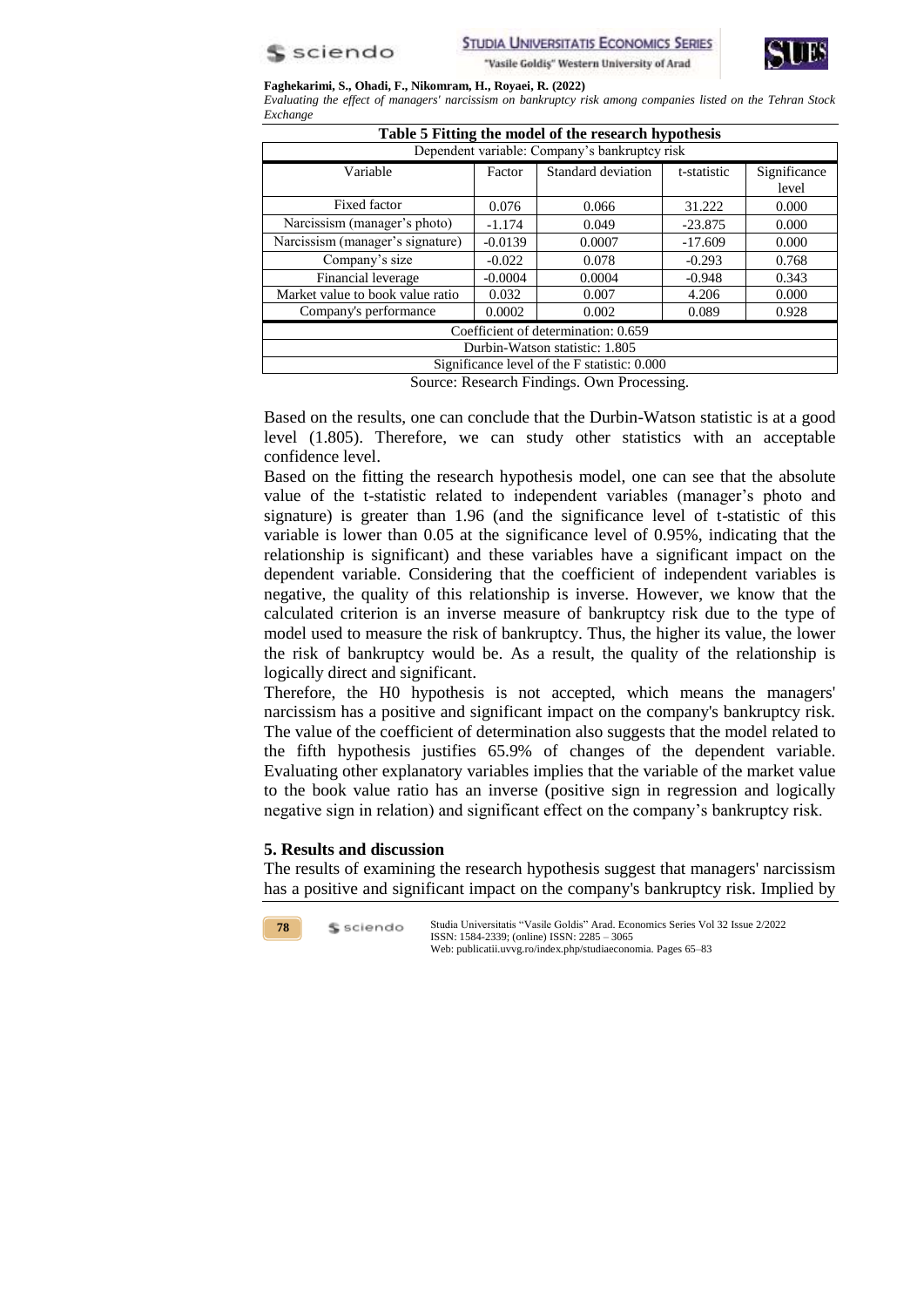



### **Faghekarimi, S., Ohadi, F., Nikomram, H., Royaei, R. (2022)**

*Evaluating the effect of managers' narcissism on bankruptcy risk among companies listed on the Tehran Stock Exchange*

this finding, the increased level of narcissism in managers will enhance the risk of bankruptcy of the company. The obtained results seem to be consistent with the results of studies performed by Ham et al. (2017) and Dita et al. (2020). The review and comparison of these results with the findings of previous experimental research reveal that the possible improvement of the ability and characteristics of CEOs may enhance the company's performance since improving the company's performance will reduce the risk of bankruptcy.

Narcissistic managers use their skills and abilities to deceive, influence and threaten employees. Such managers are often unaware of and indifferent to the real needs of the company and believe that they deserve more praise, attention, and glorification than they receive from employees. Such leaders are more easily able to buy and sell companies, close and transfer facilities, and fire staff compared to other types of personalities, and typically, they rarely have any regret. Excessive self-centeredness and lack of empathy of managers often lead to distrust of employees. This distrust, associated with a strong need for power and fame, causes the narcissistic leader to use more control to maintain him and may bring irreparable damage to the company in doing so.

Accordingly, it can be said that companies that did not have narcissistic managers had better and higher performance. This result was consistent with the results of the research of Mashayekh et al. (2020).

### *Research suggestions and limitations*

Meanwhile being very arrogant, selfish, and self-centered, narcissistic managers are often so smart, hardworking, and outstanding in their fields. But their narcissistic needs can neutralize or destroy their creative talent for the organization. Hence, the presence of such managers in the organization seems to increase the risk of bankruptcy. Accordingly, and due to the obtained results, we present the following suggestions:

- a. The shareholders are advised to consider the personality traits and background of the company managers in their decisions regarding purchasing, maintaining, or selling stocks.
- b. The boards of directors of companies are recommended to consider the managers' personality traits such as narcissism, overconfidence, etc. in their selection process as an important factor in the company's performance. This oversight will reduce the possible risks in the investments, prevent and reduce the risk of bankruptcy, and increase financial soundness and information transparency.
- c. It is recommended to the stock exchange organization to design mechanisms to monitor the activities of managers, especially activities such as preparing

| S sciendo | Studia Universitatis "Vasile Goldis" Arad. Economics Series Vol 32 Issue 2/2022<br>ISSN: $1584-2339$ ; (online) ISSN: $2285 - 3065$ |
|-----------|-------------------------------------------------------------------------------------------------------------------------------------|
|           | Web: publicatii.uvvg.ro/index.php/studiaeconomia. Pages 65–83                                                                       |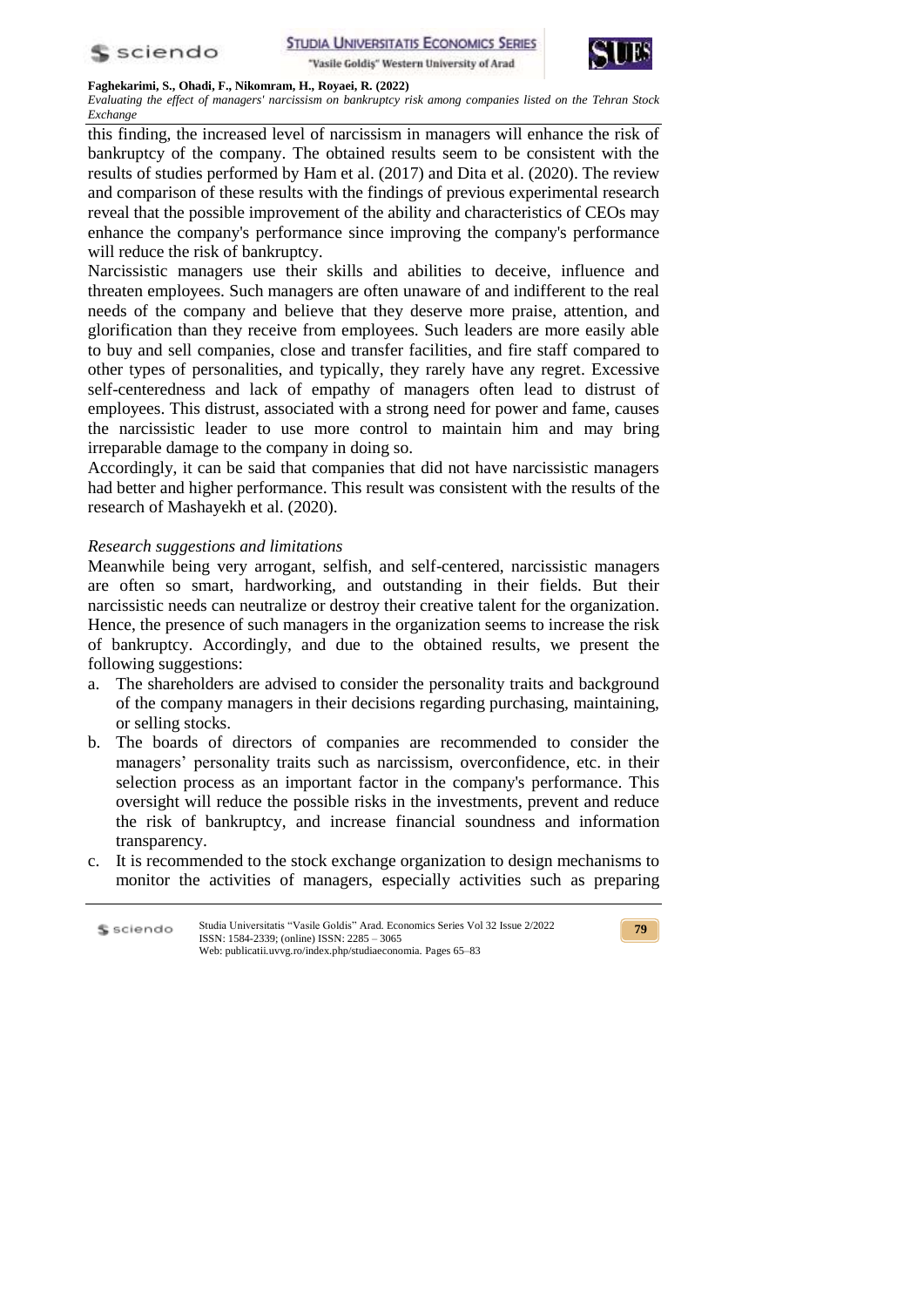



*Evaluating the effect of managers' narcissism on bankruptcy risk among companies listed on the Tehran Stock Exchange*

financial statements with the potential of causing serious consequences for investors and companies aimed at reducing the risk of bankruptcy among the companies listed on this organization.

d. According to the research goal and the results obtained, the researchers are recommended to examine the relationship between bankruptcy risk and liquidity of stocks by considering the type of industry as a modifying variable as well as investigate the impact of industry type on the relationship between manager narcissism and bankruptcy risk in future studies. Given that the study population in this study consisted of companies active in the Tehran Stock Exchange, naturally, the results achieved here apply to these companies and cannot somehow be generalized to all organizations and companies. Thus, it is suggested that the researchers will study this topic in other organizations and manufacturing and service-providing companies in future research. It is also suggested that the research must be conducted also vice versa: narcissists CEO who have beaten the market.

## **6. Conclusions**

Narcissistic managers think of themselves as special people and expect to be treated in a special way. "It is difficult for them to tolerate criticism, and in return, they are angry and accuse the person in question of ignorance, stupidity and lack of understanding of reality." They consider themselves strong, famous, the most knowledgeable and expect obedience from others, because others cannot meet their demands. Because his arrogance is at odds with reality, their social relationships are fragile and they have many interpersonal, occupational, and lack issues that they create through their behavior while having no insight or awareness of them. Narcissistic managers can cause losses for the company by making sudden and unaccounted for decisions as well as without consulting. In this study, we showed that these decisions can even increase the risk of bankruptcy and ultimately the collapse of the business unit. The purpose of this study was to investigate the effect of managers' narcissism on corporate bankruptcy risk. To this end, we developed a practical framework and examined the dimensions of managers' narcissism. We utilized two criteria of managers' photos and managers' signatures in our study to assess the narcissism level of managers. The results show that managers' narcissism has a positive and significant impact on the company's bankruptcy risk. Our results have implications for researchers, investors and regulators. We help previous research on senior executives' personality traits by showing the relationship between narcissism and bankruptcy risk. Investors should henceforth pay more attention to the personality traits of managers when deciding to buy, hold

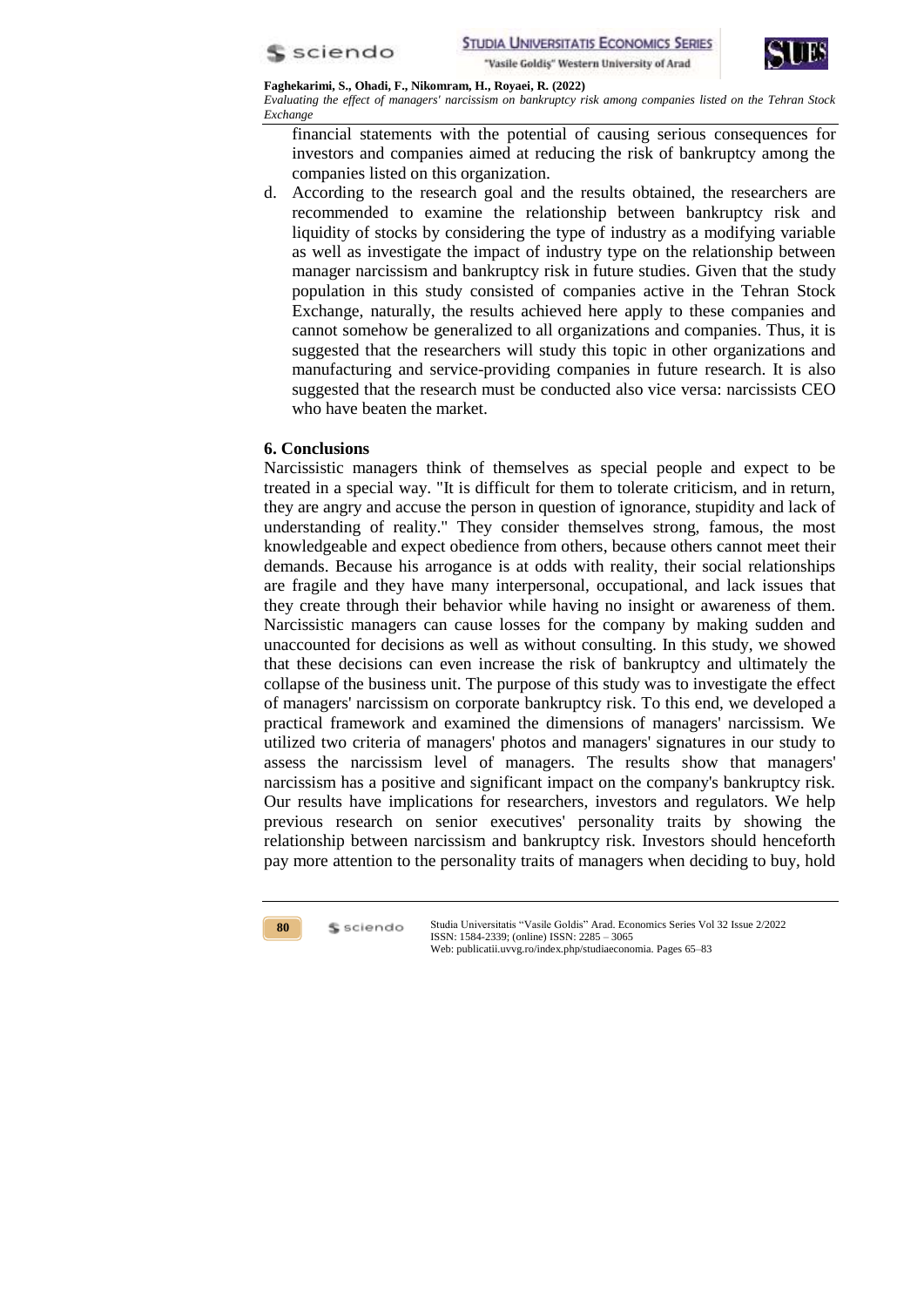



#### **Faghekarimi, S., Ohadi, F., Nikomram, H., Royaei, R. (2022)**

*Evaluating the effect of managers' narcissism on bankruptcy risk among companies listed on the Tehran Stock Exchange*

or sell stocks. Capital market analysts can also use the results of this research to provide more accurate interpretations of companies' futures.

## **Acknowledgments**

The authors thank the anonymous reviewers and editor for their valuable contribution.

## **Funding**

This research received no specific grant from any funding agency in the public, commercial, or not–for–profit sectors.

## **Author contributions**

FO and HN conceived the study and were responsible for the design and development of the data analysis. SHN and RR were responsible for data collection and analysis and also for data interpretation. FO was responsible for the literature review section.

## **Disclosure statement**

The authors have not any competing financial, professional, or personal interests from other parties.

## **References**

1. Amemic, J.H. & Craig, R.J. (2010), Accounting as a Facilitator of Extreme Narcissism, Journal of Business Ethics, 96, 79-93.

2. Bamber, L.S., Jiang, J. & Wang, I.Y. (2010), What's my style? The influence of top managers on voluntary corporate financial disclosure. The accounting review, 85(4), 1131- 1162.

3. Balteș, N. & Pavel, R. (2019), Assessment of the Insolvency Risk in Companies Listed on the Bucharest Stock Exchange. Studia Universitatis "Vasile Goldis" Arad – Economics Series, 29(4) 58-71.

4. Ben-David, I., Graham, J.R. & Harvey, C.R. (2013), Managerial miscalibration. The Quarterly journal of economics, 128(4), 1547-1584.

5. Bertrand, M. & Schoar, A. (2003), Managing with style: The effect of managers on firm policies. The Quarterly Journal of Economics, 118(4), 1169-1208.

6. Campbell, W.K. & Campbell, S.M. (2009), On The Self-Regulatory Dynamics Created by the Peculiar Benefits and Costs of Narcissism: A Contextual Reinforcement Model and Examination of Leadership, Self and Identity, 8, 214-232.

7. Carré, J.M. & McCormick, C.M. (2008), In your face: facial metrics predict aggressive behavior in the laboratory and in varsity and professional hockey players. Proceedings of the Royal Society B: Biological Sciences, 275(1651), 2651-2656.

Studia Universitatis "Vasile Goldis" Arad. Economics Series Vol 32 Issue 2/2022 S sciendo ISSN: 1584-2339; (online) ISSN: 2285 – 3065 Web: publicatii.uvvg.ro/index.php/studiaeconomia. Pages 65–83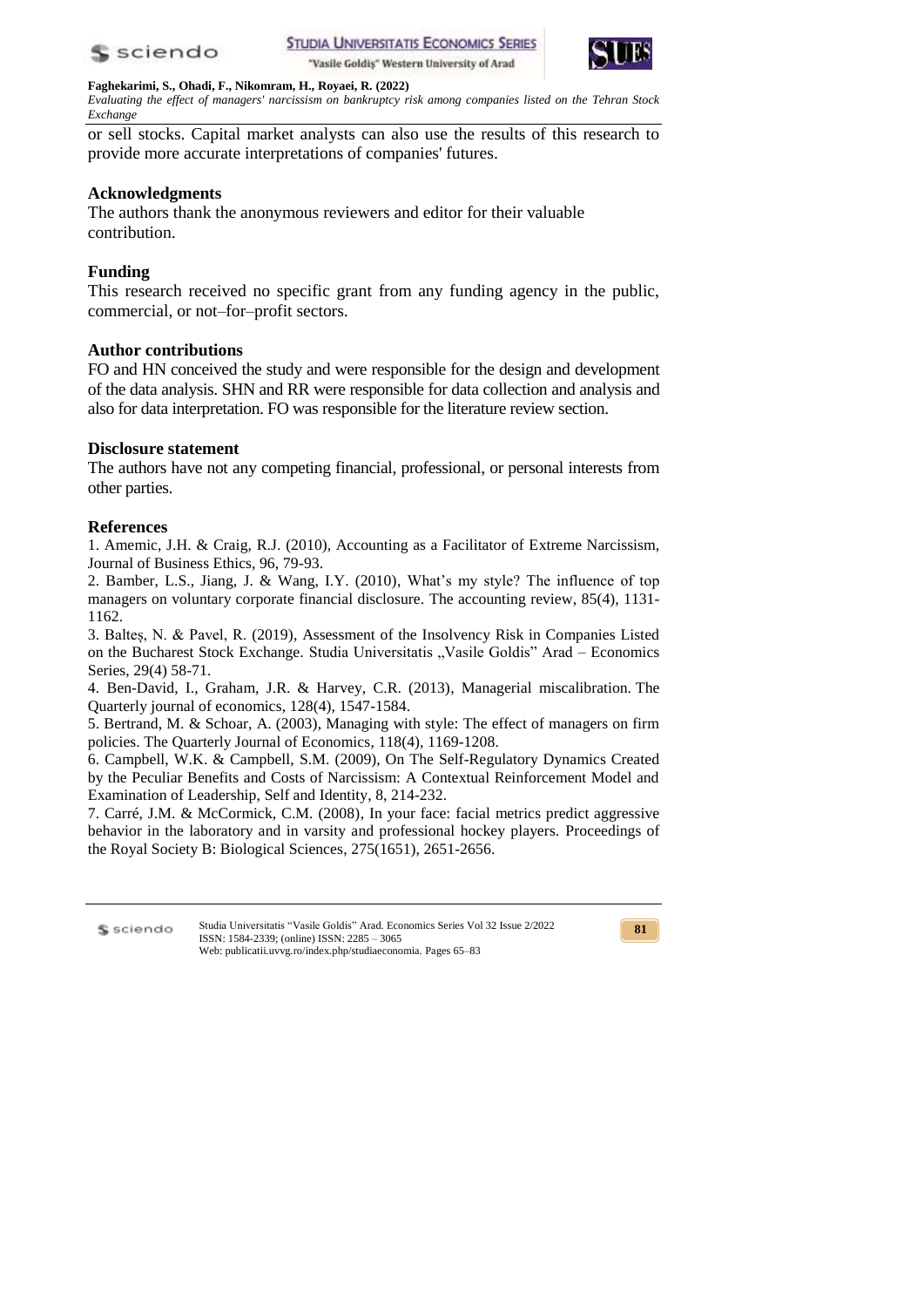



*Evaluating the effect of managers' narcissism on bankruptcy risk among companies listed on the Tehran Stock Exchange*

8. Carré, J.M. & McCormick, C.M. (2009), Motivational and situational factors and the relationship between testosterone dynamics and human aggression during competition. Biological Psychology, 84(2), 346-353.

9. Chatterjee, A. & Hambrick, D.C. (2011), Executive personality, capability cues, and risk-taking: how Narcissistic CEOs react to their successes and stumble, Administrative Science Quarterly, 56, 202–237.

10. Davis, A.K., Ge, W., Matsumoto, D. & Zhang, J.L. (2015), The effect of managerspecific optimism on the tone of earnings conference calls. Review of Accounting Studies, 20(2), 639-673.

11. Dita, R.V. (2020), The Effect of CFO Narcissism Towards Internet Financial Reporting and Its Implication To Earnings Quality. https://repository.unpad.ac.id/frontdoor/index.

12. Dyreng, S.D., Hanlon, M. & Maydew, E.L. (2010), The effects of executives on corporate tax avoidance. The Accounting Review, 85(4), 1163-1189.

13. Fine, R. (1986), Narcissism, the self and society. Columbia University Press.

14. Finkelstein S., Hambrick, D.C. (1996), Strategic Leadership: Top Executives and Their Effects on Organizations, West: St. Paul, MN.

15. Flynn F.J., Staw B.M. (2004), Lend Me Your Wallets: The Effect of Charismatic Leadership on External Support for an Organization, Strategic Management Journal, 25, 309-330.

16. Ge, W., Matsumoto, D. & Zhang, J.L. (2011), Do CFOs have style? An empirical investigation of the effect of individual CFOs on accounting practices. Contemporary Accounting Research, 28(4), 1141-1179.

17. Goncalo, J.A., Flynn, F.J. & Kim, S.H. (2010), Are two narcissists better than one? The link between narcissism, perceived creativity, and creative performance. Personality and Social Psychology Bulletin, 36(11), 1484-1495.

18. Ham, C., Lang, M., Seybert, N. & Wang, S. (2017), CFO narcissism and financial reporting quality. Journal of Accounting Research, 55(5), 1089-1135.

19. Ham, C., Seybert, N. & Wang, S. (2018), Narcissism is a bad sign: CEO signature size, investment, and performance. Review of Accounting Studies, 23(1), 234-264.

20. Hambrick, D.C. (2007), Upper echelons theory: An update. Academy of management review, 32(2), 334-343.

21. Hambrick, D.C. & Mason, P.A. (1984), Upper echelons: The organization as a reflection of its top managers. Academy of management review, 9(2), 193-206.

22. Hirshleifer, D., Low, A. & Teoh, S.H. (2012), Are overconfident CEOs better innovators? The Journal of Finance, 67(4), 1457-1498.

23. Hossein, S.S., Khanmohammadi, M. & Dastnaee, T.M. (2020), Explaining the relationship between IQ and a variety of earnings management emphasizes managers' narcissism.

24. Hribar, P. & Yang, H. (2016), CEO overconfidence and management forecasting. Contemporary Accounting Research, 33(1), 204-227.

25. Mashayekh, S., Habibzade, M. & Hasanzade Kucho, M. (2020), The Effect of CEO Narcissism on Voluntary Disclosure, Accounting and Auditing Reviews, 27(4), 649-676.